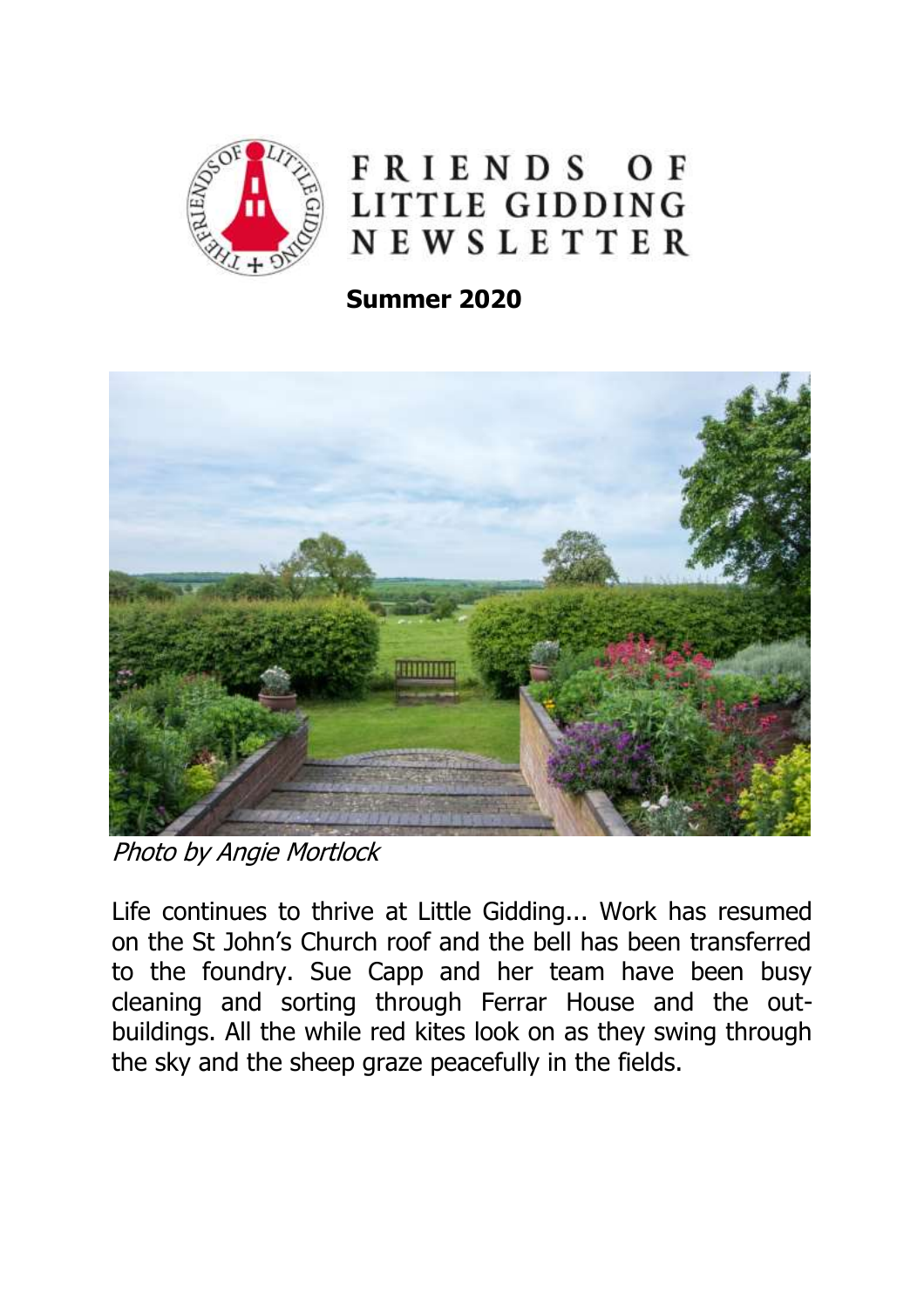

Photo by Mark Holman

What is life, so full of care We have to rush from here to there No time to pause, no chance to breathe I wish I had some annual leave! No time to watch our kids grow up Too busy washing bowls and cups No time to see, in broad daylight, The dreams that fill our minds at night No time to catch the tune and sing And wonder what tomorrow brings No time to kiss the mouth we love And say a prayer to God above Oh! What a life if full of care We have no time to stand and stare

Loosely based on **Leisure** by William Henry Davies,

by Angie Mortlock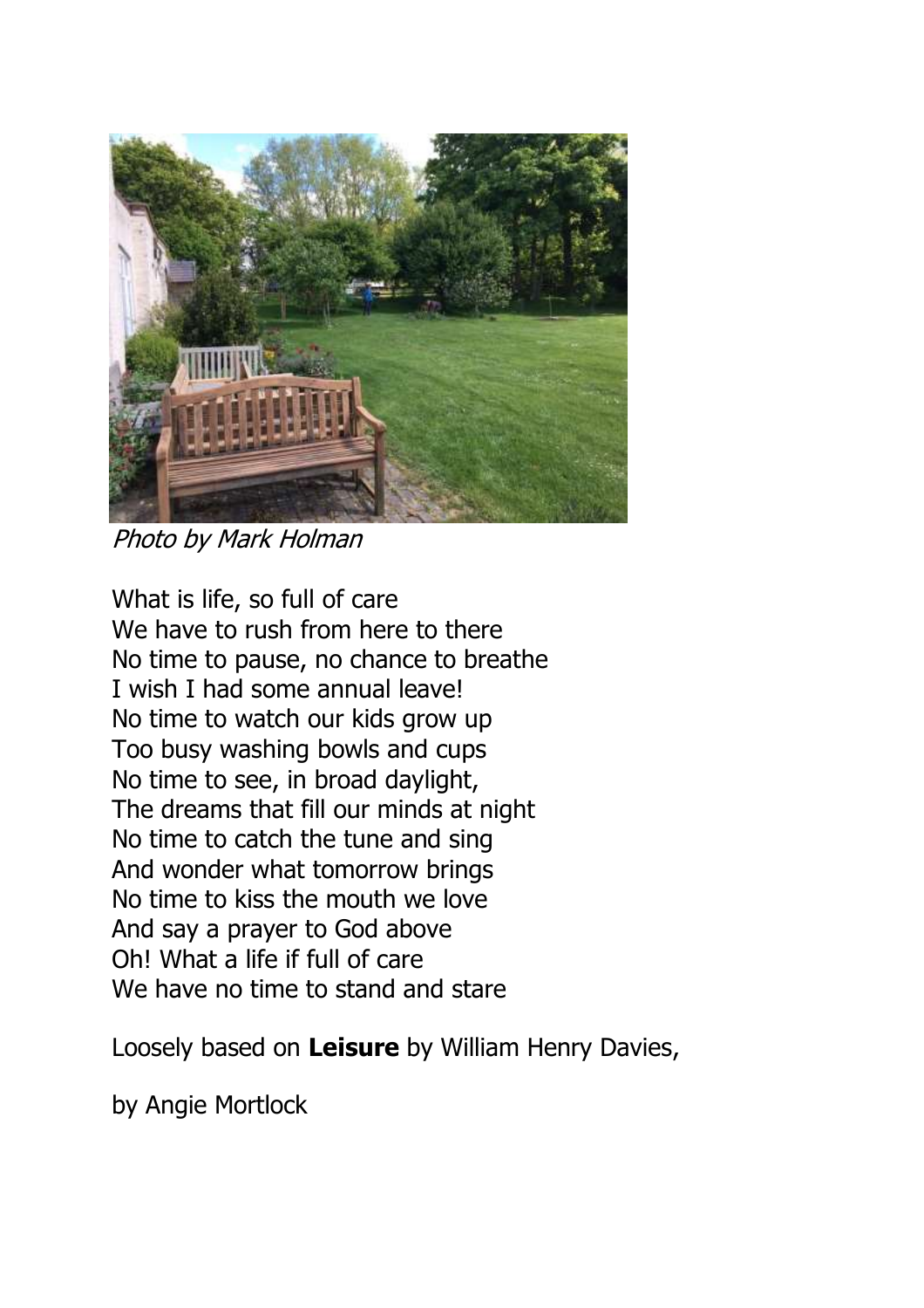# **The Eliots' visits to Little Gidding**

TS Eliot famously came to the "secluded chapel" on Monday  $25<sup>th</sup>$  May 1936. The encounter inspired his last great poem, completing *Four Quartets* six years later.

That morning Eliot conducted the viva voce examination of Bernard Blackstone's PhD thesis in Trinity College, Cambridge. Blackstone (1911-1983) later published The Ferrar Papers in 1938.



Valerie Eliot attended the first TS Eliot Festival on Saturday 20 May 2006. The photograph in Ferrar House shows Valerie Eliot with Malcolm Guite and Iman Javadi. The poet Ruth Padel and writer Karen Armstrong were also present.

The occasion was marked by a Radio 4 telephone interview with Malcolm Guite, conducted in a distant field to reach the signal.

Valerie Eliot wrote in the Ferrar House visitor book: a wonderful weekend in honour of Tom

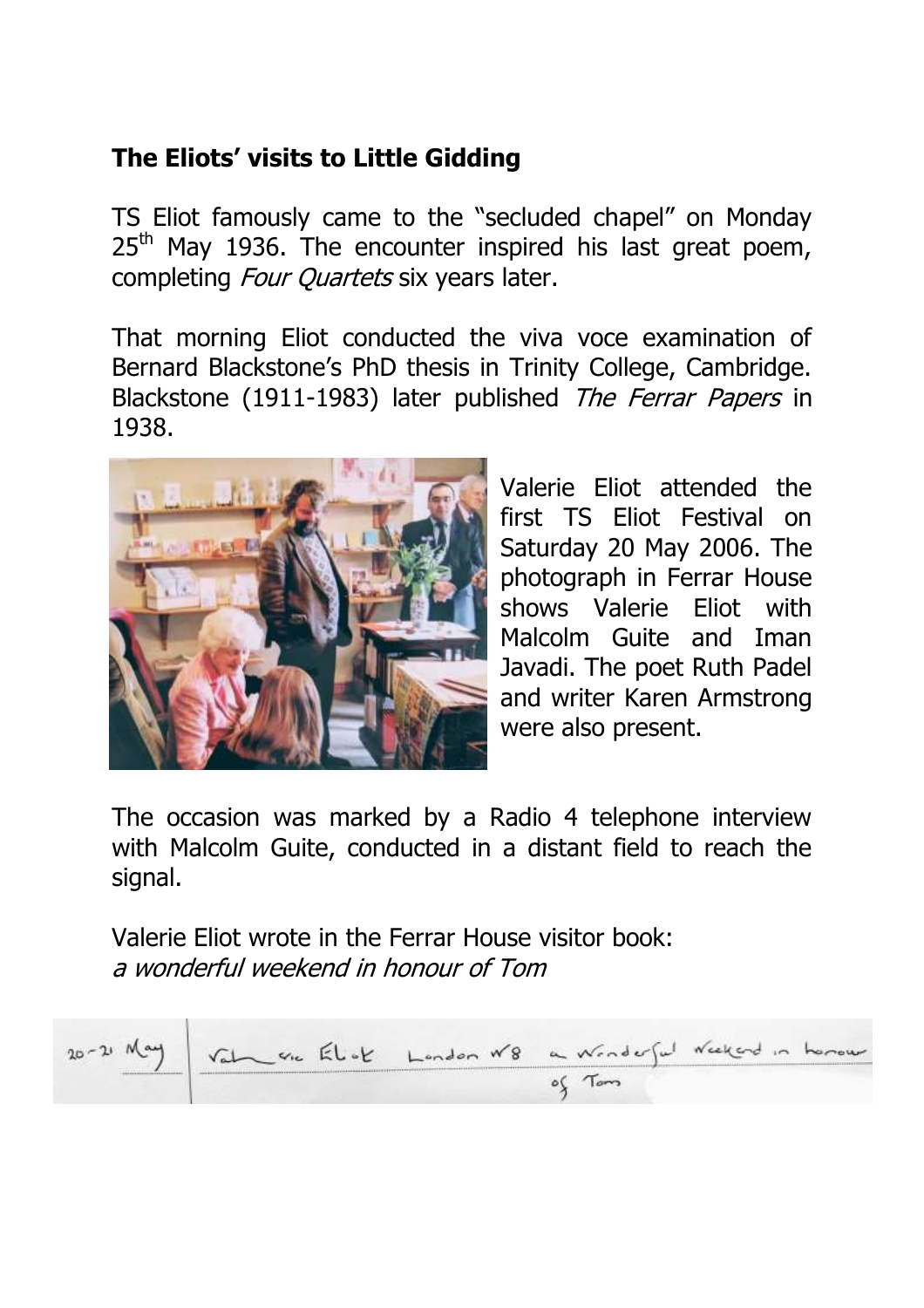## **Obituary: Richard Bunyan (1943-2020)**



Richard Bunyan was a good and faithful friend of Little Gidding, finding solace there in the latter years of his life. Richard moved to Buckden (Cambs), following retirement as Chaplain to Littlehey Prison. There, he served as assistant priest at St Mary's Parish Church and was one of a number of clergy who celebrated the Eucharist at St John's Little Gidding on the second Friday of the month.

His health deteriorated after knee-replacement surgery and severe bouts of acute anxiety. Richard moved to a residential care home in Eynesbury, nevertheless he continued to attend the monthly service at Little Gidding with the help of friends and the use of a wheelchair, until he became too frail.

Richard's funeral was held at Cambridge Crematorium on 18<sup>th</sup> May and the planned memorial service at St Mary's Buckden, in thanksgiving for his life, has had to be postponed. We remember him with affection and commend him to his Lord. May he rest in peace and rise in glory!

Richard Scott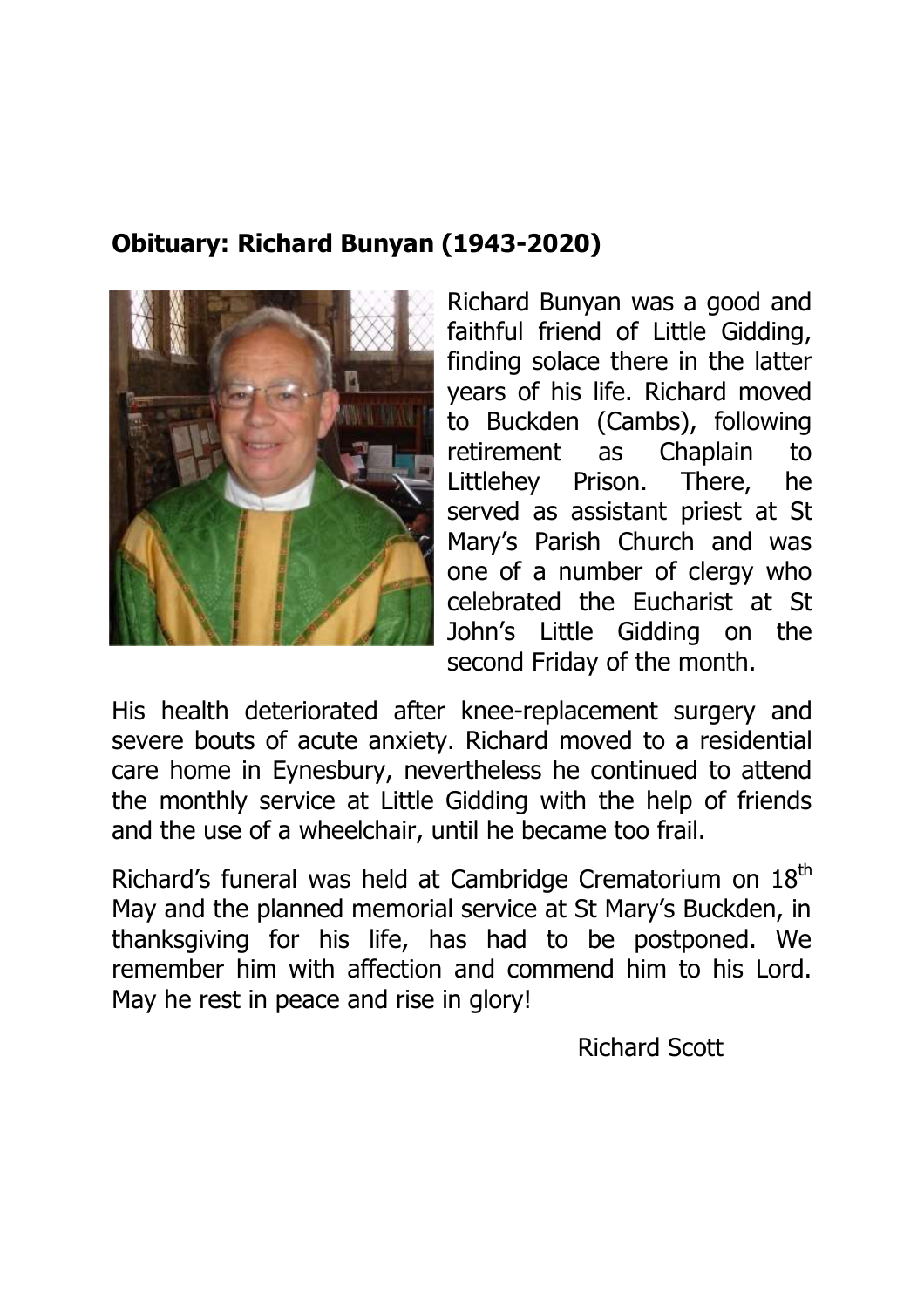## **Obituary: Ann Cornford**

Ann Cornford died at the end of May. She was a truly remarkable woman. She loved God, she loved people, she loved Little Gidding.

We first got to know her in the early 2000's. Tony was invited to Little Gidding, his first visit there since we left the area in 1981, to talk with a group of people who were meeting there. Their mission, at least at that time, was to visit Christian places which they felt had fallen on hard times and needed a lot of prayer and love. Somehow after that he retained links, mostly by phone, sometimes via her long, beautifully hand written letters, and I was fortunate enough to get to know her, at a distance at first.

In many ways she reminded me of Joan Hickson's portrayal of Miss Marple in the Agatha Christie stories. Of a 'certain age', the epitome of her age and class, she was a quiet, gentle woman, the backbone of her local church and community. But there was a great depth. Her faith was paramount to her; she was always loving, perceptive, gentle, never critical, but quick to support, and pray, always grateful when one made contact with her, always interested in each of us as individuals, as a family and as part of Little Gidding. She never forgot an anniversary or other important occasion, always sending an appropriate, beautiful hand written card or letter.

Once we had moved back to Little Gidding we saw her there and so much enjoyed those times. She never had a computer, so most of our conversations were by lovely, long phone calls or by letter. She never seemed to be in a hurry; whenever one rang she always said it was convenient, and seemed happy to receive and absorb whatever I or we wanted to unload on to her.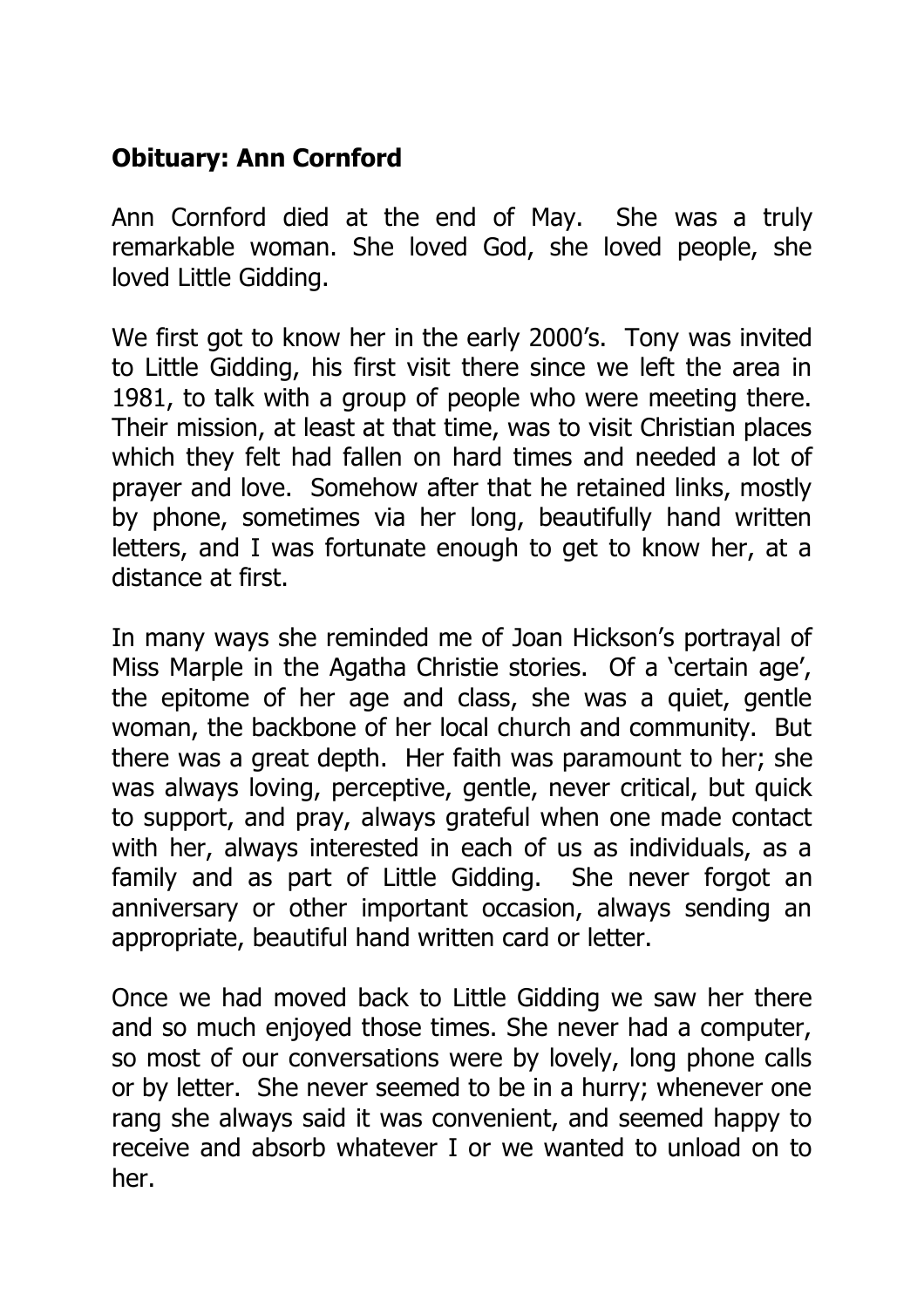I trusted her implicitly, and benefited greatly from her love and wisdom. In a way she was a sort of long distance spiritual director for me. I had two lovely long conversations with her in the month before she died. She was unwell following a fall, but she was her usual cheerful, stoic and positive self, ever grateful for what her friends and carers were doing for her. I shall not forget her.

Judith Hodgson



Photo by Mark Holman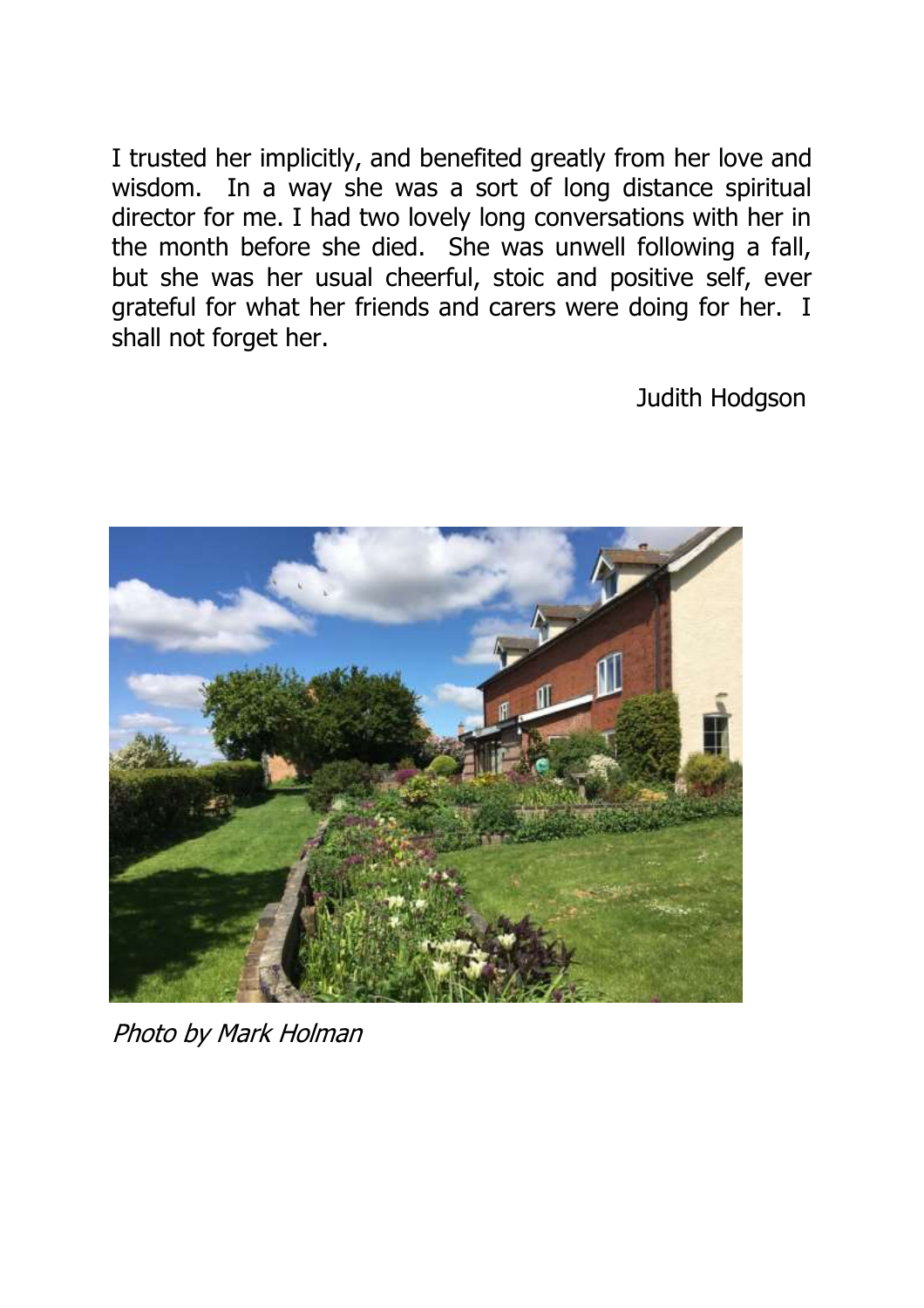### **The Ferrar Papers: (Ed. B. Blackstone)**

Susanna Collett to her brother Nicholas Ferrar: 24 April 1626

deare brother<br>the great morcies that god hath Shemed onto os in the hope my must deare brother the great morcies that god hath perpea one ficknes and<br>of your perfect reconcity from to dangerous a ficknes and the professing of our dearest mother regered with use<br>of our best frends in health, is a great a fore vnte vs<br>that f cannot yate it over in filence but must node<br>express it guand most humble thanks who god for this and express it guard most anywer inalizing kind to continuers<br>all other his on yearable fapones befecting kind to continuers than Kall onto him for them than Mall patt hm for members am Carier which flops her F what onto my brother by functing to let him know that a Circulat will not be had hear with his name in it valese Circuiticat mill not be had hear mith his name in it buyes.<br>it be cortified hears that this land is his f know you will<br>and fond your Circuitiat before it be Caled for heave for the<br>things hee defiers to know from hene f y but nothing coms of on the banch in the hoy yard the lower will not eat a lock of hay now they have talted grafe there is left heure 24 heure 20 kames 6 methors and Yoyne<br>and this mosk my husband with find these that are at been.<br>which f think is about 14- and her youngstift on friend.<br>to fend ones 10 Carts with timber from thence, h for kams Close and pay all duties for on volve the would hano had it richard had almost concluded with them but f perfonded him not to doo it because as yot you have for no loor yrife then 21 but hoo desibles no man with.<br>give fo for the furting muny her hath recessed all as her faith<br>but a matter of 30 her will writ with you how her hath.<br>laid out that which her hath recessed and allo kes hath let thus my best fore remembrat anti-great facts<br>my brother and sifter frest cost truli lonoing fifter Little ordina 24 April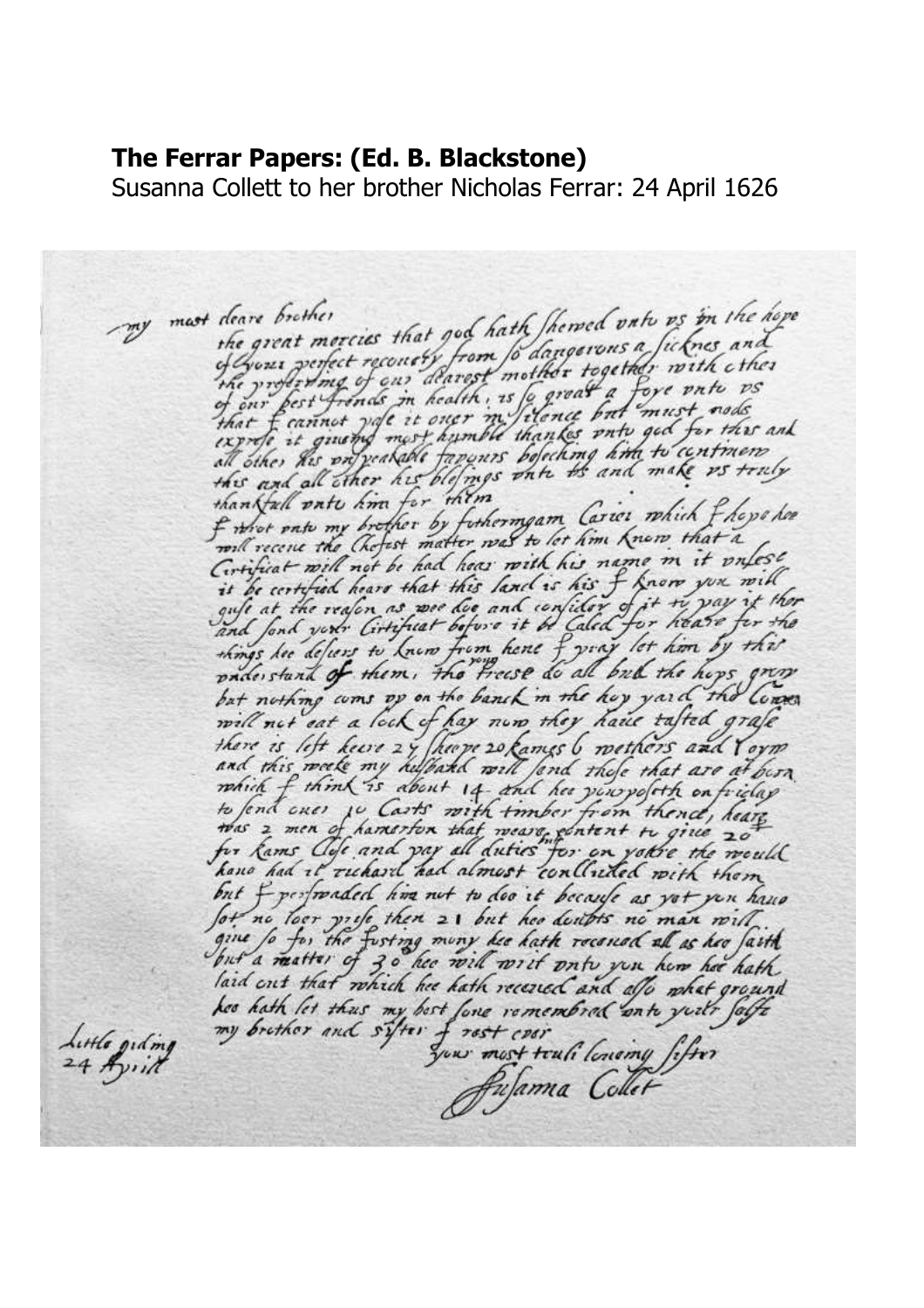#### My most deare brother

the great mercies that god hath shewed vnto vs in the hope of your perfect recouery from so dangerous a sicknes and the preserving of our dearest mother together with other of our best frends in health, is so great a Ioye vnto vs that I cannot pase it ouer in silence but must neds exprese it giueing most humble thankes vnto god for this and all other his vnspeakable favours beseching him to continew this and all other his blesings vnto vs and make vs truly thankfull vnto him for them

I wrot vnto my brother by fotheringam Carier which I hope hee will receue the Chefest matter was to let him know that a Cirtificat will not be had hear with his name in it vnlese it be certified heare that this land is his I know you will gu[es]se at the reason as wee doe and consider of it to pay it [then] and send your Cirtificat before it be Caled for heare for the things hee desiers to know from henc I pray let him by this vnderstand of them, the yong treese do all bud the hops grow but nothing coms vp on the banck in the hop yard the Cowes will not eat a lock of hay now they haue tasted grase there is left heare 27 sheepe 20 Rames 6 wethers and 1 oyw [ewe] and this weeke my husband will send those that are at born which I think is about 14 and hee pourposeth on friday to send ouer 10 Carts with timber from thence, heare was 2 men of hamerton that weare content to giue 20 for Rams Close and pay all duties but for on[e] yeare the[y] would haue had it richard had almost conCluded with them but I perswaded him not to doe it because as yet you haue set no loer prise than 21 but hee doubts no man will giue so for the [losting] mony he receued all as he saith but a matter of 30s hee will writ vnto you how hee hath laid out that which hee hath receued and also what ground hee hath let thus my best loue remembered vnto your selfe my brother and sister I rest euer

your most truli loueing sister Little giding **SUSANNA COLLETT** 

24 Aprill [1626]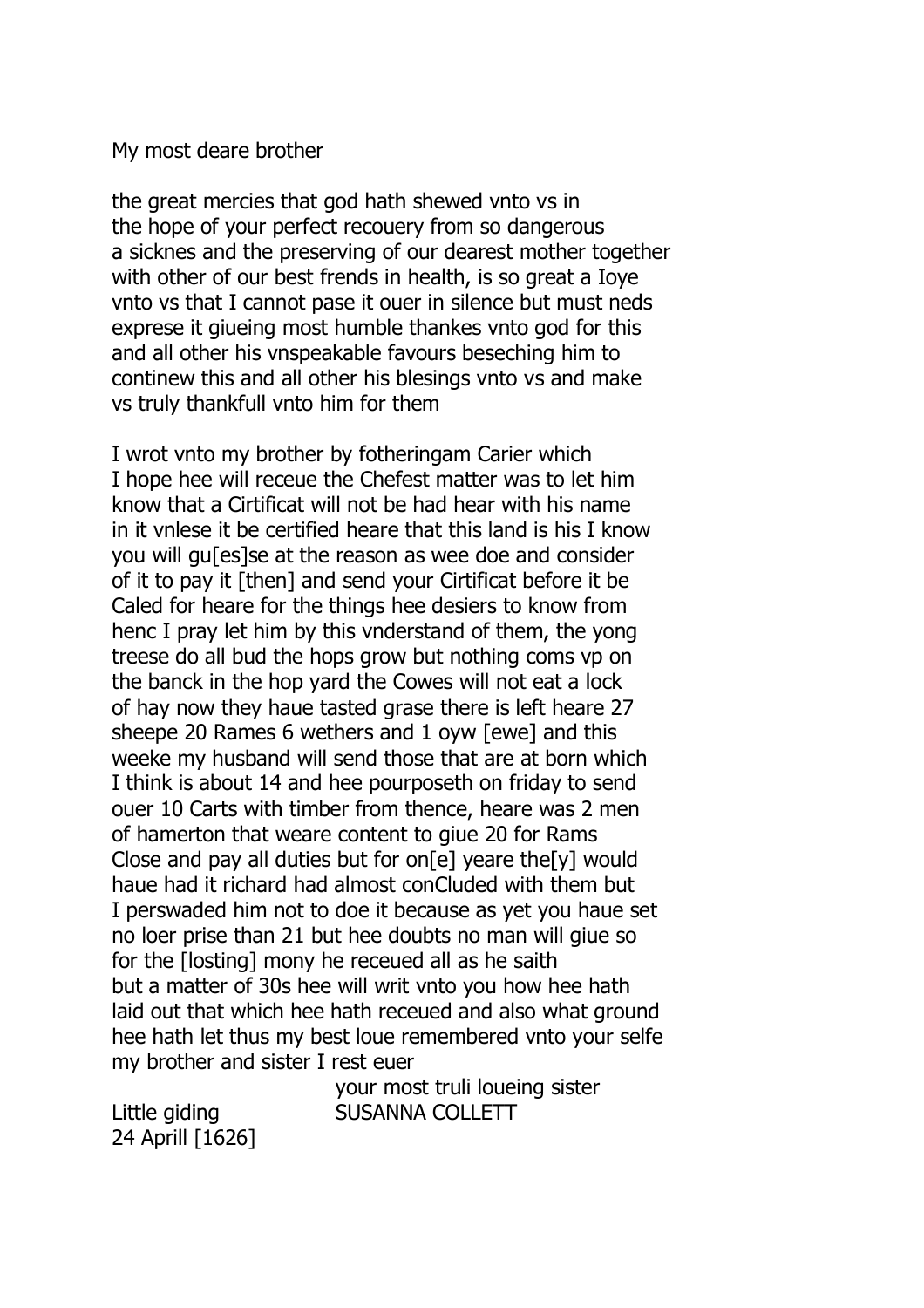### **Dates for your diary**:

In the current circumstances all dates are provisional following Government advice. At the present time all Church services have been suspended. Ferrar House is closed, but this has given an opportunity for work on the flooring to remove damp.

A recorded service from Little Gidding is available from noon each Friday via links from the North Leightonstone Benefice website under YouTube videos; Friends of Little Gidding Facebook page; North Leightonstone Benefice Facebook Group or just click on this YouTube link:

<https://www.youtube.com/watch?v=LWZUrcG9C0s&t=33s>

Saturday 26 September: In place of the deferred Pilgrimage and Quiet Day, an online presentation of prayer and poetry is planned. More details to follow via email and the Friends of Little Gidding Facebook page.

Saturday 5 December: **Nicholas Ferrar Day** and AGM of the Friends of Little Gidding.

Our **Annual Pilgrimage** from Leighton Bromswold to Little Gidding has been deferred until Saturday May  $15<sup>th</sup> 2021$ .

For further information, please contact the Hospitality Manager, Mrs. Sue Capp, at Ferrar House, telephone:01832 293 383; email [info@ferrarhouse.co.uk](about:blank)